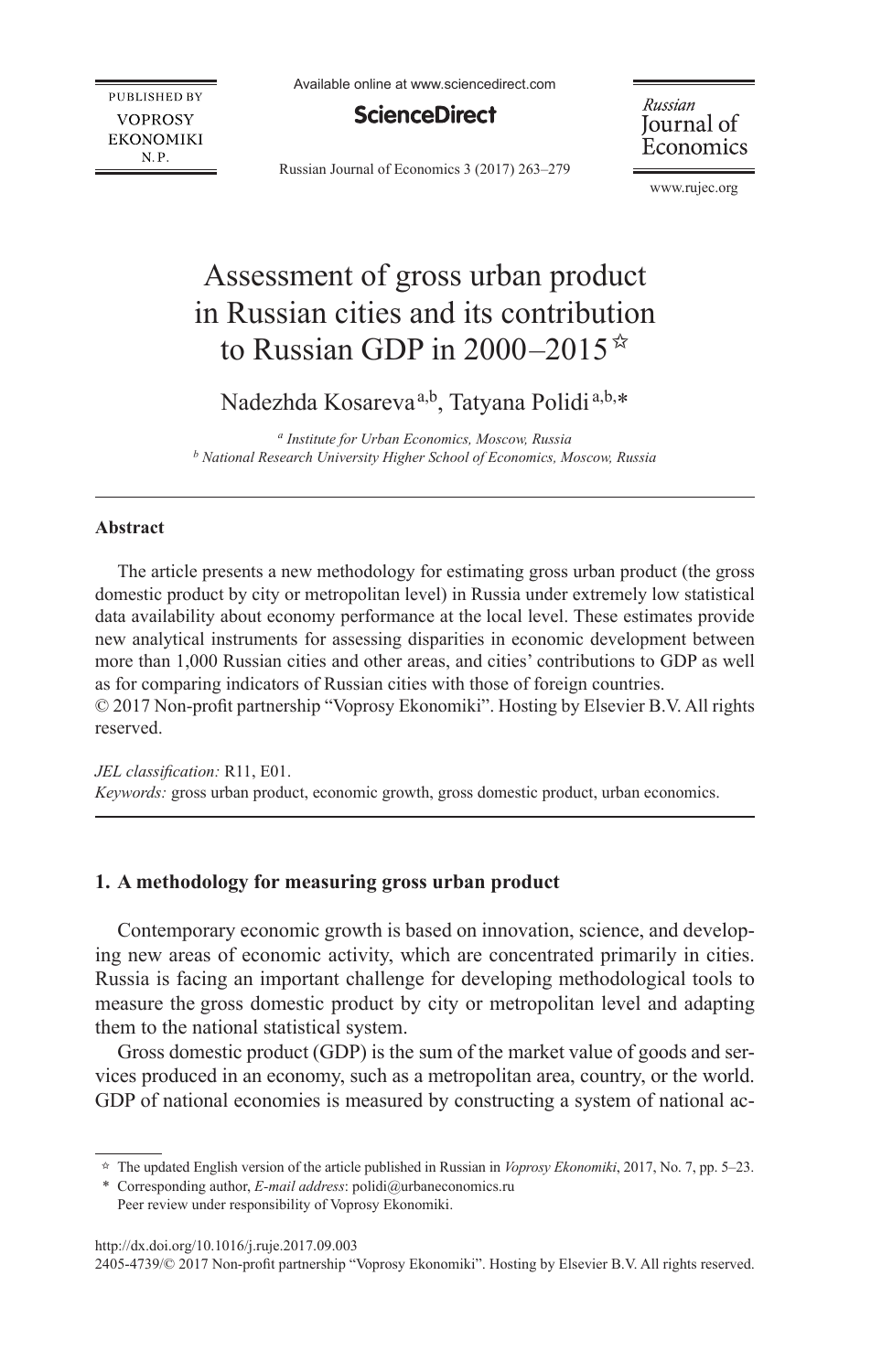counts<sup>1</sup> that consist of detailed information about such indicators as production, consumption, savings, and investments. GDP is usually estimated by comparing any economic performance indicator at regional (state), city, or metropolitan level (such as incomes or value added by industries) with an analogous indicator by national level. For example, the U.S. Bureau of Economic Analysis annually produces GDP by state and metropolitan area<sup>2</sup> statistics using Local Area Personal Income (LAPI) data. Because earnings (wage and salary disbursements, supplements to wages and salaries, and proprietors' income) usually represent over 60% of GDP by industry in the U.S., they are considered as reasonable indicators of relative levels of economic activity for most industries across geographic areas.<sup>3</sup>

Although several publications have attempted to measure GDP by city or metropolitan level (hereinafter, gross urban product, or GUP) in order to tackle this challenge with respect to Russian cities (see, e.g., Chekavinsky and Gutnikova, 2012; Kolechkov, 2014; Krinichansky, 2013), Russia is still at the initial stage of developing valid measurement tools from both methodological and methodical points of view. Foreign research on GUP measurement is more extensive (see, e.g., Dobbs et al., 2011; Zhang, 2011; Cadena et al., 2012; Dobbs and Remes, 2012; Parilla et al., 2014; Litynski, 2016). Because the Russian state statistical framework lacks a system to account for the gross value added of companies, sectors of the economy, and other components essential for measuring the gross product of the urban economy, a measurement methodology must be proposed based on available municipal statistics.4 To ensure an acceptable level of comparability between the GUP of Russian cities and the country's GDP, we need to select a GDP measurement approach used in the System of National Accounts (SNA) methodology that would be most effectively applied to Russian municipal statistics, from the following:

- production approach (based on aggregate value added across all industries [gross output less intermediate consumption] and net taxes on products);
- expenditure approach (based on consumption, savings and investments, government spending, and net export);
- income approach (based on employee compensation, gross corporate profits, gross mixed income, and taxes less subsidies on production and import).

We now consider the usability of these approaches in measuring GUP. It should be noted that we are not dealing with a direct GUP calculation by building a system of accounts (akin to the national accounts) for urban economies, but rather with a methodology for measuring GUP based on aggregated components, similar to the GDP.

The first approach requires compiling a production account to calculate the gross value added generated by each sector of the economy as the difference

<sup>&</sup>lt;sup>1</sup> The System of National Accounts (SNA) is the internationally agreed-upon standard set of recommendations on how to compile measures of economic activity. The SNA describes a coherent, consistent, and integrated set of macroeconomic accounts in the context of a set of internationally agreed-upon concepts, definitions, classifications, and accounting rules. Source:<https://unstats.un.org/unsd/nationalaccount/sna.asp>

<sup>&</sup>lt;sup>2</sup> A metropolitan statistical area is a standardized county-based area having at least one urbanized area with a population of 50,000 or more plus adjacent territory that has a high degree of social and economic integration with the core as measured by commuting ties (official definition of the Office of Management and Budget).

<sup>3</sup> See detailed methodology description here:<https://www.bea.gov/regional/methods.cfm>

<sup>4</sup> Pursuant to Section 1.33 Municipal Statistics of the Federal Statistical Plan (approved by Russian Government Decree No. 671-r, dated May 6, 2008, as amended), official statistics are being compiled (falling within the competence of the Federal State Statistics Service [Rosstat]) with a breakdown by municipalities. The statistical database descriptive of the condition of the economic and social environment of a municipality, which provides data on each of the 22,800 municipalities (as of January 1, 2015), is based on statistics compiled in respect of municipalities.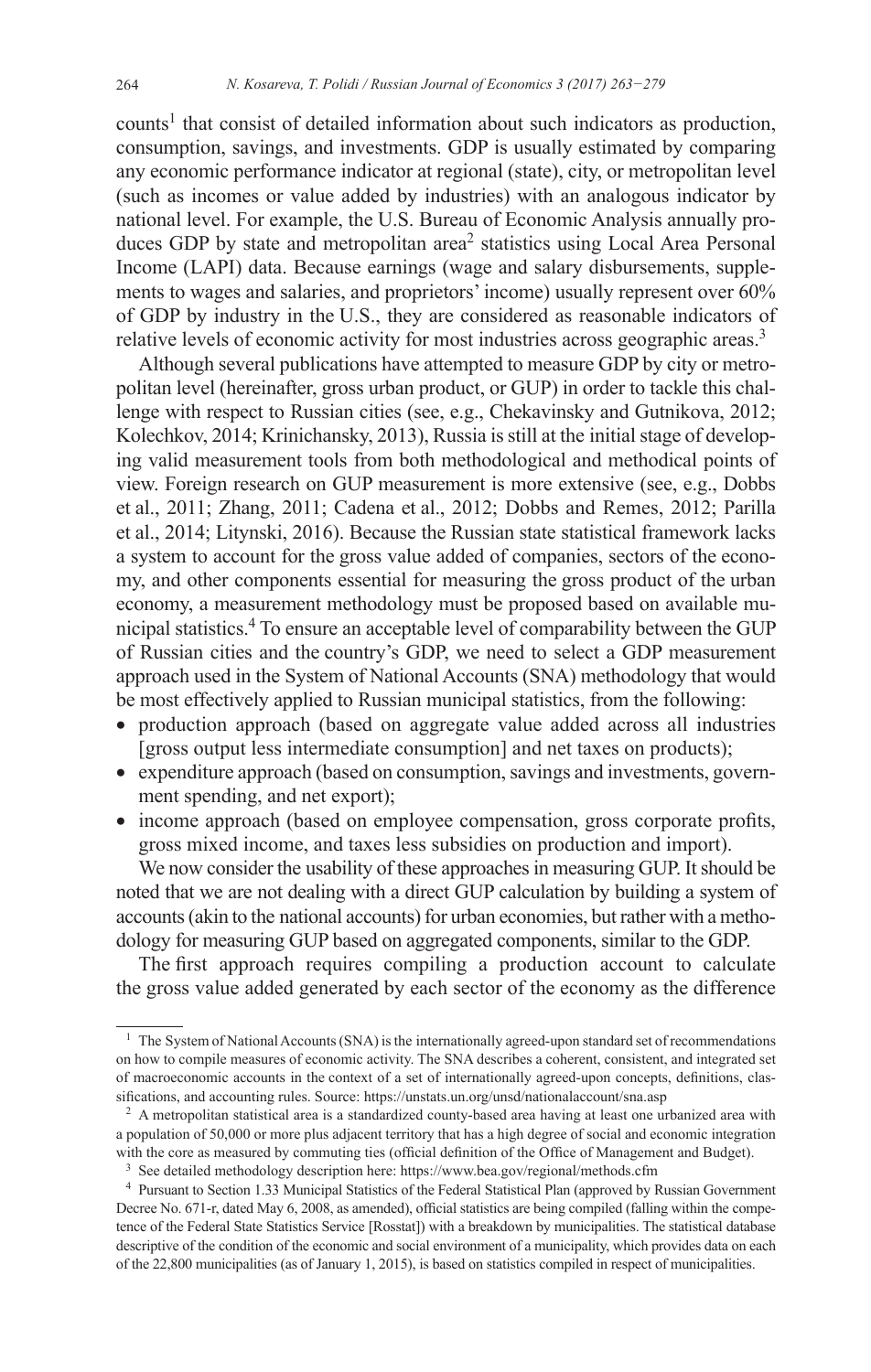between gross output and intermediate consumption within a sector (based on the 16 sections in the All-Russian Classifier of Economic Activities [OKVED]). Rosstat's municipal statistics impose the following limitations on using this approach for GUP measurement:

- indicators that can be used as proxies for gross output are only available for 5 of the 16 OKVED sections (accounting for 43% of GDP per 2015 data): mining and minerals; manufacturing; electricity, gas, and water production and distribution; construction; wholesale and retail trade;
- no data are available on intermediate consumption;
- no data are available on net taxes on products.

**Table 1**

Table 1 represents data on the share of cities (there are  $1,054$  cities<sup>5</sup> in the database, accounting for 96% of all Russian cities in 2013) for which gross output data are available on these five sectors between 2000 and 2013. Data on the manufacturing sector, responsible for 13% of the GDP, are available for 15% to 37% of the cities, but only for 2005–2013, and 50% to 80% of the cities for other sectors.

Thus, the *first* approach can only be used if additional calculations are made with respect to at least half of the economy. Moreover, due to a complete lack of data on intermediate consumption, assumptions need to be made regarding the share of value added in the gross output of urban economies for the national economy as a whole (with a breakdown by sectors). This calls for an assumption (quite a strong one) regarding equal productivity in the sectors in different cities, both large and small.

The *second* approach is based on calculating consumption and savings in all institutional sectors, as well as net exports. As mentioned above, municipal

| Year | Products produced and shipped, works and<br>services performed |                        |                                                                     | Wholesale and<br>retail trade              | Works<br>performed                |
|------|----------------------------------------------------------------|------------------------|---------------------------------------------------------------------|--------------------------------------------|-----------------------------------|
|      | Manu-<br>facturing                                             | Mining and<br>minerals | Electric power,<br>gas, and water<br>production and<br>distribution | (excluding)<br>small business<br>entities) | under<br>Construction<br>activity |
| 2000 | $\mathbf{0}$                                                   | $\Omega$               | $\theta$                                                            | 77                                         | 77                                |
| 2001 | 0                                                              | $\Omega$               | $\theta$                                                            | 79                                         | 80                                |
| 2002 | $\mathbf{0}$                                                   | $\Omega$               | $\theta$                                                            | 78                                         | 78                                |
| 2003 | $\mathbf{0}$                                                   | $\Omega$               | $\mathbf{0}$                                                        | 73                                         | 81                                |
| 2004 | $\theta$                                                       | 0                      | $\mathbf{0}$                                                        | 69                                         | 74                                |
| 2005 | 37                                                             | 81                     | 81                                                                  | 72                                         | 76                                |
| 2006 | 38                                                             | 86                     | 86                                                                  | 70                                         | 71                                |
| 2007 | 37                                                             | 78                     | 79                                                                  | 74                                         | 70                                |
| 2008 | 37                                                             | 88                     | 89                                                                  | 66                                         | 67                                |
| 2009 | 32                                                             | 80                     | 80                                                                  | 65                                         | 60                                |
| 2010 | 31                                                             | 82                     | 82                                                                  | 62                                         | 58                                |
| 2011 | 27                                                             | 76                     | 75                                                                  | 60                                         | 54                                |
| 2012 | 19                                                             | 75                     | 70                                                                  | 57                                         | 51                                |
| 2013 | 15                                                             | 67                     | 64                                                                  | 57                                         | 47                                |

| Cities for which municipal statistics are available, $2000-2013$ (% of the total number of cities). |  |  |  |
|-----------------------------------------------------------------------------------------------------|--|--|--|
|-----------------------------------------------------------------------------------------------------|--|--|--|

*Source:* Rosstat's *Economies of Russian Cities* database: *Multistat* multipurpose statistical portal, [http://www.](http://www.multistat.ru) [multistat.ru](http://www.multistat.ru)

<sup>5</sup> Hereinafter, the term "city" refers both to cities and towns.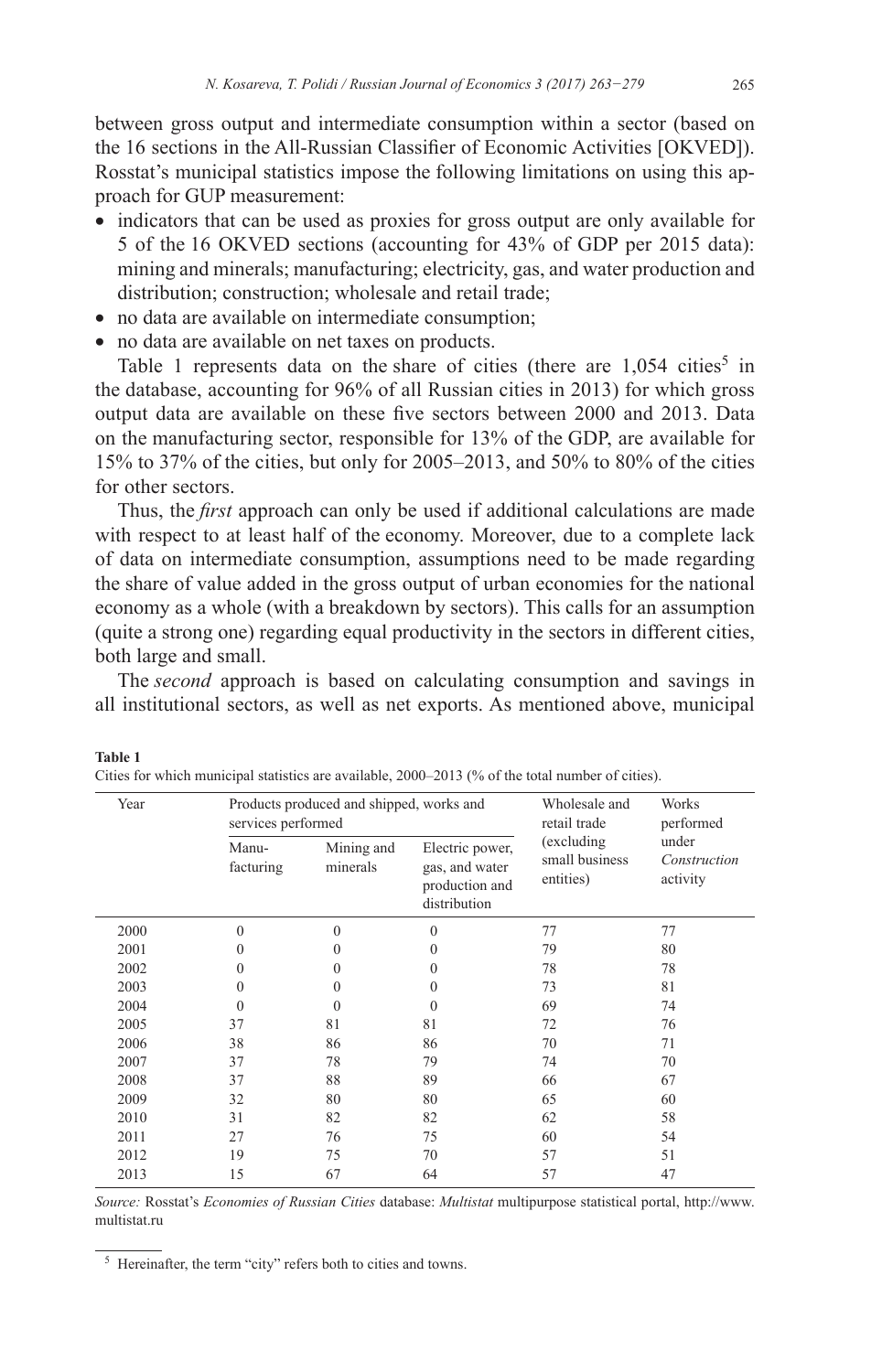statistics lack data on both corporate consumption (intermediate consumption) and household expenditure, government spending, and nonprofit organization consumption. Savings can only be measured using one municipal indicator—deposits on ruble accounts with Sberbank; however, these data are limited to a portion of total observable savings. Export and import are only calculated for the entire economy and reflect trade turnover with the *Rest of the world* sector.

Measuring GDP using the *third* approach calculates the aggregate incomes across three institutional sectors: households, corporations (including nonprofit organizations),<sup>6</sup> and the government.

Household incomes are expressed by the *Employee Compensation* indicator (including labor compensation and mixed incomes not observed using direct statistical methods), including:

- a) wages (including personal income tax);
- b) employer contributions to social security funds; $\frac{7}{2}$
- c) unobservable (hidden) incomes.

Municipal statistics can be used to measure the first component, that is, aggregate wages (including personal income tax) that constitute the payroll of organizations located within cities, $<sup>8</sup>$  per the following parameters:</sup>

- average number of employees in organizations (excluding part-time contractors); and
- average monthly wages of employees, in rubles.

Next, to estimate the employee compensation at the city level, we need to remeasure this indicator (the payroll of organizations located within cities) by adding employer contributions to social insurance and medical insurance funds, the Russian Pension Fund, and unobservable (hidden) incomes.

To calculate employer contributions to the social insurance and medical insurance funds and the Russian Pension Fund, we use the ratio of these aggregate national annual contributions to the national aggregate payroll (wages including personal income tax). Because the rates of contributions to those funds are not fixed relative to payroll (contributions to the Russian Pension Fund are subject to regressions; certain types of organizations pay smaller contributions or do not pay at all), we need to first determine the average ratio of national aggregate contributions to national aggregate payroll. Thus, standard rates of employer contributions to those funds are about 30% of payroll (22.0% to the pension fund, 5.1% to the compulsory medical insurance fund, and 2.9% to the social insurance fund), while certain categories of payers enjoy reduced insurance contribution rates, which effectively vary from 7.6% to 20.0% of the payroll.<sup>9</sup> Furthermore, no contributions are accrued with respect to wages exceeding certain set limits.

Unobservable income, according to Rosstat's calculations and other expert estimates, accounts for about 25% to 30% of employee compensation less employer contributions.

<sup>6</sup> As well as an insignificant share of unincorporated companies owned by households.

<sup>7</sup> These are the pension, compulsory medical insurance, and social insurance funds.

<sup>8</sup> It is not clear from Rosstat's methodological guidelines [\(http://www.gks.ru/dbscripts/munst](http://www.gks.ru/dbscripts/munst)) whether the average number of employees in an organization is determined based on organizations located in a municipality (regardless of the registered organization address) or based on organizations registered in a municipality (regardless of actual organization locations).

<sup>9</sup> <http://www.buhsoft.ru/strahovye-vznosy-v-pfr>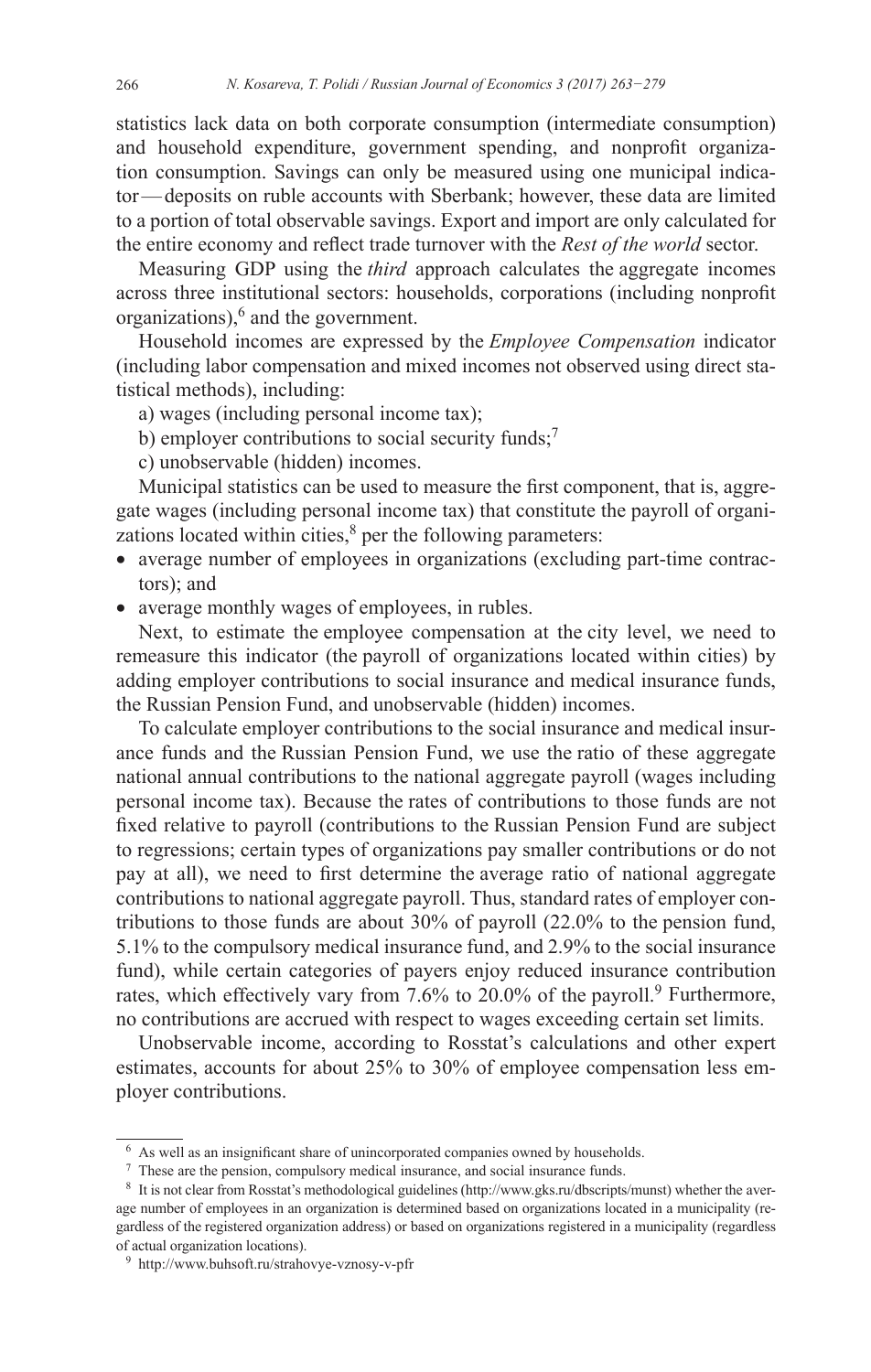| Aggregate annual<br>contributions.<br>RUB billion | Average ratio of aggregate<br>annual contributions<br>to payroll, % |
|---------------------------------------------------|---------------------------------------------------------------------|
| 3864.4                                            | 16.0                                                                |
| 545.2                                             | 2.3                                                                 |
| 789.1                                             | 3.3                                                                 |
| 5198.7                                            | 21.6                                                                |
|                                                   |                                                                     |

**Table 2** Estimates of average ratio of aggregate employer annual contributions to payroll, 2015.

*Sources:* Main guidelines of the fiscal policy for 2015 and for the 2016–2017 planning period; Budget of the Federal Compulsory Medical Insurance Fund; Budget of the Russian Federation Social Insurance Fund; Russia Pension Fund website, [http://www.pfrf.ru/opendata](http://www.pfrf.ru/opendata/)

Table 2 contains data on the absolute values of aggregate annual contributions to social insurance and medical insurance funds and the Russian Pension Fund (according to the respective fund's data), as well as the average ratios of these annual contributions to the payroll in 2015. The ratios were calculated using simultaneous calibration of absolute values of these contributions and Rosstat's data on employee compensation for 2015 with the share of unobservable incomes. Such calibration takes into account the non-linear nature of insurance contribution rates described above. In addition, the calibration determined the proportion of unobservable incomes to be 27% of employee compensation less employer contributions (corresponding to available estimates), while payroll, calculated as 73% of employee compensation less social employer contributions, was RUB 24.1 trillion in 2015.

Thus, *employee compensation* by each city is measured in three stages:

- payroll based on municipal statistics;
- adjusted by adding social contributions (payroll increased by  $21.6\%$ );
- adjusted by adding unobservable income (payroll increased by  $37\frac{1}{1}(1/0.73) 1$ ). Next, we consider the possibility of measuring two additional components of

the GDP as they apply to the municipal and metropolitan areas level: *Gross profit in the economy and gross mixed income* and *Net tax on production and import.*

*Gross profit* represents the portion of value added that producers are left with after deducting expenses for employee compensation and net tax on production and import. This item measures profits (or losses) received from production before the payment or receipt of income from property. Gross profit in the SNA (unlike profit from sales reported in Russian accounting statements) does not contain labor compensation components, which are included, according to the SNA methodology, in labor compensation, above-limit payments for business trips, hospitality, and other expenses; does not include profit received by asset owners due to appreciation; and includes the consumption of fixed capital. For unincorporated enterprises owned by households, this item contains the work compensation component that cannot be deducted from the income earned by an owner or entrepreneur. In this case, it is called *gross mixed income*. 10

Municipal statistics contain the indicator of the *net financial result,* that is, profit (+) or loss (–) for organizations (excluding small businesses) across all types of activity*.* This indicator totaled RUB 8.4 trillion for the entire economy in 2015,

<sup>&</sup>lt;sup>10</sup> Methodological explanations to compiling the System of National Accounts, [http://www.gks.ru/free\\_doc/](http://www.gks.ru/free_doc/new_site/vvp/metod.htm) [new\\_site/vvp/metod.htm](http://www.gks.ru/free_doc/new_site/vvp/metod.htm)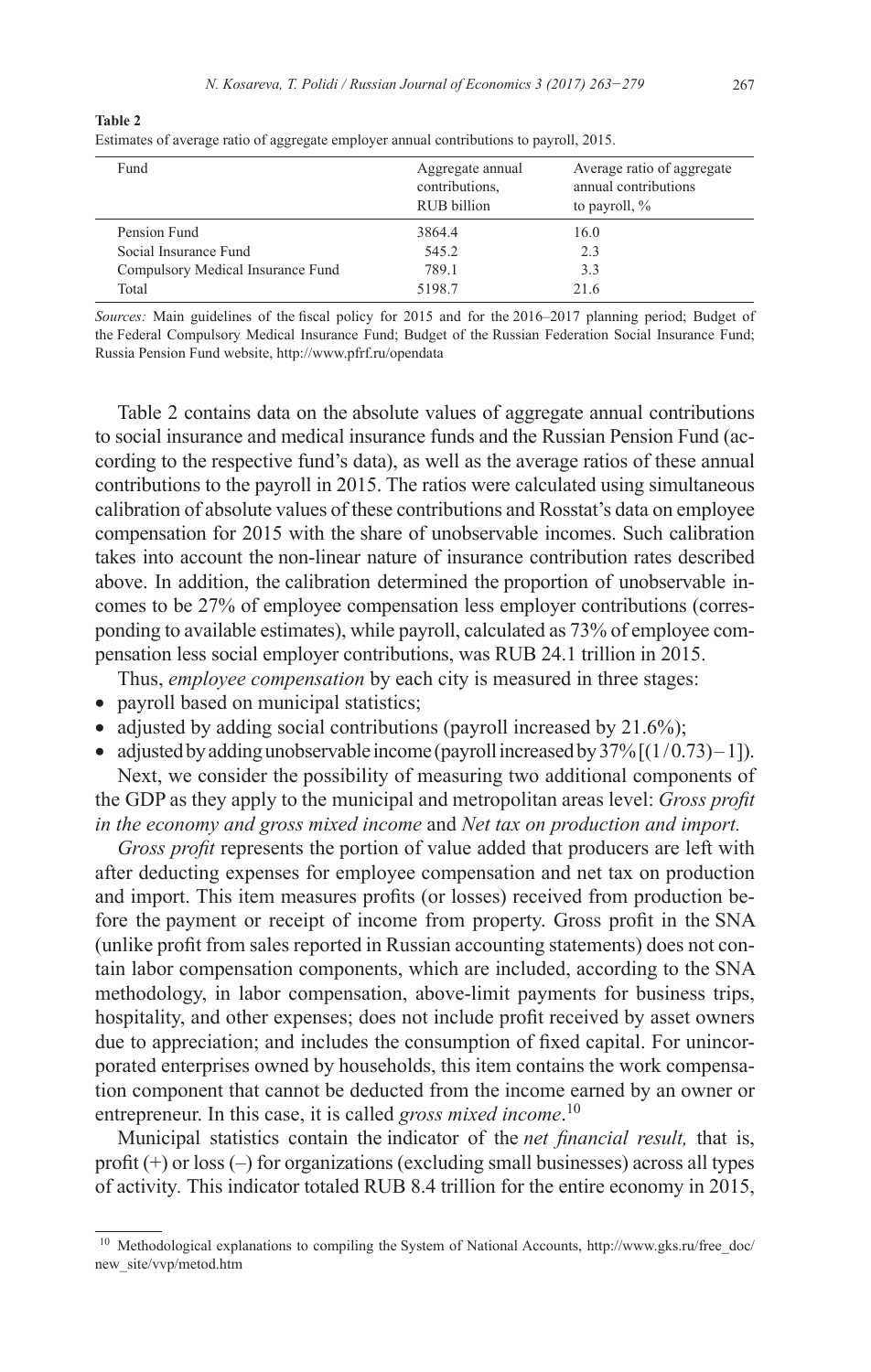or 25% of the gross profit of the economy and gross mixed income. However, it is unclear how the other 75% is estimated. We do not presume that viable estimates of contributions at the municipal and metropolitan areas level can be obtained from the net financial result in this case.

The third GDP component is *net taxes on production and import.* The budgetary statistics kept by the Federal Treasury can be used to measure this indicator only for urban districts, and for Moscow and St. Petersburg, but cannot be used for urban settlements as well as for cities within urban settlements.<sup>11</sup>

Based on the described analysis, the simplest and most reliable method for measuring GUP is based on the estimation of employee compensation with a subsequent extrapolation to the GUP indicator, subject to the assumption that labor compensation represents a fixed proportion of GUP in each city. The proportion of employee compensation relative to GDP depends on numerous factors, such as the economic structure, production technologies, the productivity of production factors including labor and capital, and competition in various markets (other things equal, the stronger the competition, the lower the profits). It can be assumed that, in cities, employee compensation as a proportion of GUP is lower than on average in the economy and in rural areas because cities accommodate more profitable activities (including the financial sector and services), while in rural areas, public sectors have a greater share of the economy. However, determining the GUP structure based on income sources requires a separate study.

In 2015, employee compensation was equal to 45.0% of GDP across the economy, while, for example, it represented 37.5% of Moscow's gross regional product  $(GRP)$ <sup>12</sup> At this current stage, we propose using the average share of employee compensation in GUP in calculations based on the mean value of the proportion of employee compensation relative to Moscow's GRP and employee compensation as a percent of the GDP (Table 3).

Because the amount of statistics is limited, the proposed approach can be used to obtain the most accurate measurement of the share of cities and metropolitan areas in GDP because the share of employee compensation in GUP is the *only* indicator in the official statistical system that:

- • offers complete data (across all cities), enabling a direct, rather than indirect, measurement;
- characterizes all sectors of the economy;
- reflects a substantial portion of the GDP (45% in 2015);
- is calculated in accordance with the SNA methodology, ensuring comparability with the analogous indicator in the GDP structure; and
- • offers greater reliability compared with gross profit and gross mixed income indicators, which have significant artificial adjustments, as accounting data do not reflect the economic reality with sufficient accuracy.

The limitation of this approach is the assumption of a stable income structure in each city across the three institutional sectors mentioned above. To overcome

<sup>&</sup>lt;sup>11</sup> According to the legislation, all the municipalities in Russia are subdivided into the following types: municipal districts, urban districts, urban settlements, and rural settlements. Urban settlements include the main city and may include other cities and urban-type or rural-type localities, as well. The cities of Moscow and St. Petersburg have the status of the subject of Russian Federation (region).<br><sup>12</sup> In Russia GRP is a GDP indicator by regional level calculated by Rosstat across all Russian regions accord-

ing to the methodology similar to the SNA one.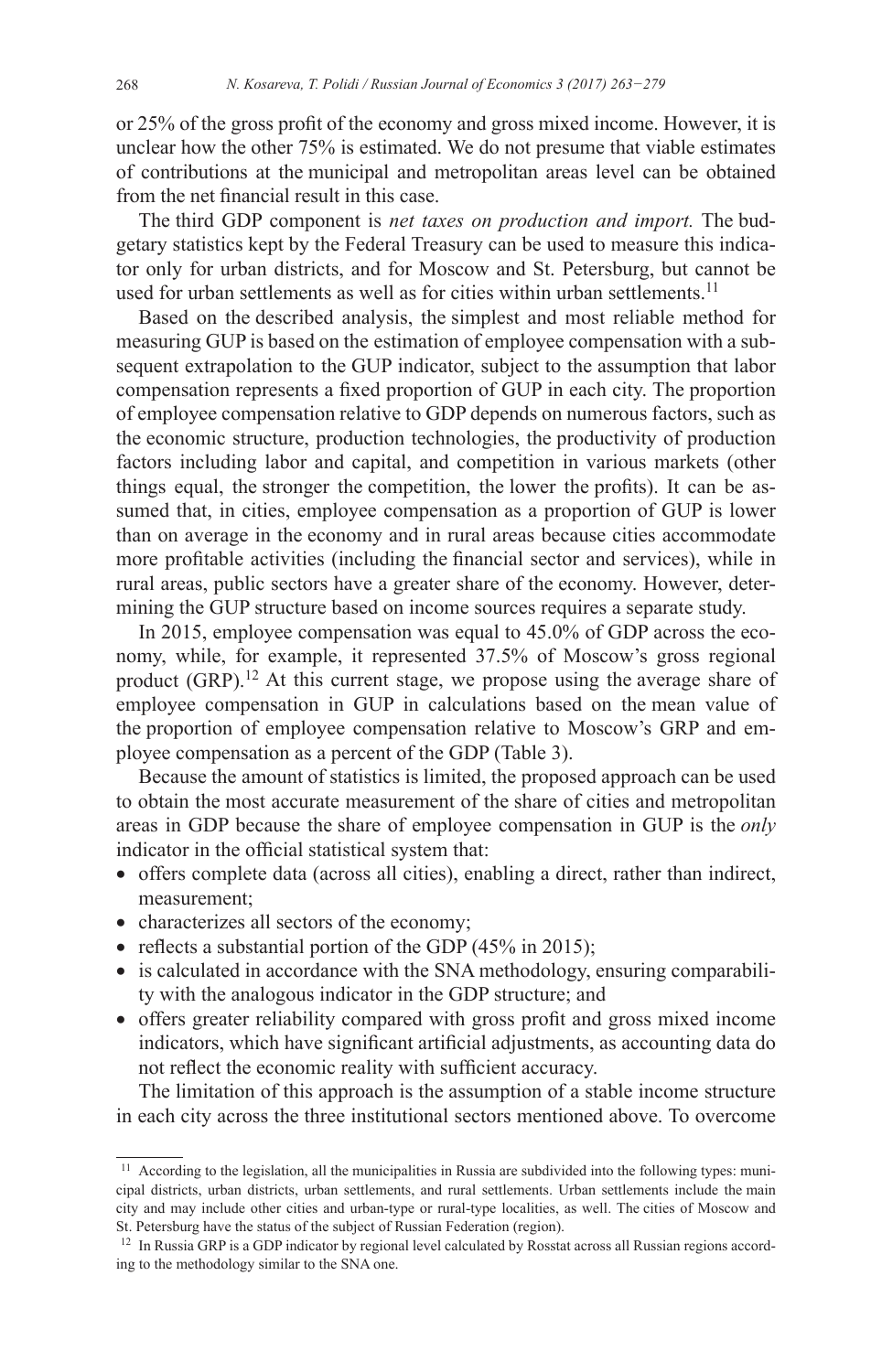#### **Table 3**

Proportion of employee compensation relative to Russia's GDP and Moscow's GRP, and estimated employee compensation as a percent of GUP, 2000–2015 (%).

| Year | Employee compensation<br>as % of GDP | Employee compensation<br>as % of Moscow GRP | Estimated employee<br>compensation as % of GUP |
|------|--------------------------------------|---------------------------------------------|------------------------------------------------|
| 2000 | 40.2                                 | 21.5                                        | 30.9                                           |
| 2001 | 43.0                                 | 22.9                                        | 33.0                                           |
| 2002 | 46.8                                 | 24.9                                        | 35.9                                           |
| 2003 | 47.2                                 | 27.1                                        | 37.2                                           |
| 2004 | 46.1                                 | 25.1                                        | 35.6                                           |
| 2005 | 43.8                                 | 25.4                                        | 34.6                                           |
| 2006 | 44.5                                 | 24.1                                        | 34.3                                           |
| 2007 | 46.7                                 | 26.6                                        | 36.7                                           |
| 2008 | 47.4                                 | 30.4                                        | 38.9                                           |
| 2009 | 52.6                                 | 34.2                                        | 43.4                                           |
| 2010 | 49.7                                 | 32.2                                        | 40.9                                           |
| 2011 | 43.9                                 | 32.6                                        | 38.2                                           |
| 2012 | 44.2                                 | 35.1                                        | 39.7                                           |
| 2013 | 46.7                                 | 36.3                                        | 41.5                                           |
| 2014 | 47.2                                 | 37.5                                        | 42.3                                           |
| 2015 | 45.0                                 | 37.5                                        | 41.3                                           |

*Sources:* Rosstat; Mosgorstat; authors' calculations.

this in the future, we need to measure g*ross profit and gross mixed income* and *net taxes on production and import.* Thus, to include the contribution of cities to the GDP (or GUP) indicator in the official statistical system, we need to change the statistical accounting used in public and corporate finance.

## **2. GUP in Russia and other countries**

GUP in Russia was measured based on the methodology described, broken down by the 1,054 cities for which the respective data are available for the period from 2000 to 2013.<sup>13</sup> GUP estimates for 2014 and 2015 are based on employee compensation by city and metropolitan area (MA) level calculated as employee compensation estimates for 2013 multiplied by the employee compensation growth rate across the national economy in 2014 and 2015, relative to 2013. The resulting estimate was used to calculate the GUP for all cities under review except Moscow and St. Petersburg, for which official GRP data were used.

To measure the contribution of various cities to GDP, we used their typology, taking into account a given city's population, its socioeconomic function relative to surrounding territories, and its economic structure.<sup>14</sup>

<sup>&</sup>lt;sup>13</sup> The list of Russian cities totals 1,112. The population of 58 cities for which data were not available is less than 1% of total population of cities, so this inaccuracy could be flung aside. In addition to cities, the Russian urban population contains 1,192 urban-type settlements, usually with a small population. The total population of such settlements is 7,171,000, or 4.9% of Russia's population. Urban-type settlements were not included in the following analysis. 14 The presented typology of cities was compiled for the research objective at hand, with a view toward ensur-

ing the comparability of the resulting GUP estimates with other countries, where large metropolitan areas, other large cities (usually with populations exceeding 100,000), and other cities are usually selected. For other cities, it was proposed to select single-factory cities, as a large group of Russian cities specific in terms of its economic structure. The aggregate contribution of various groups and types of cities can also be measured based on other groups and typologies, depending on the research task at hand.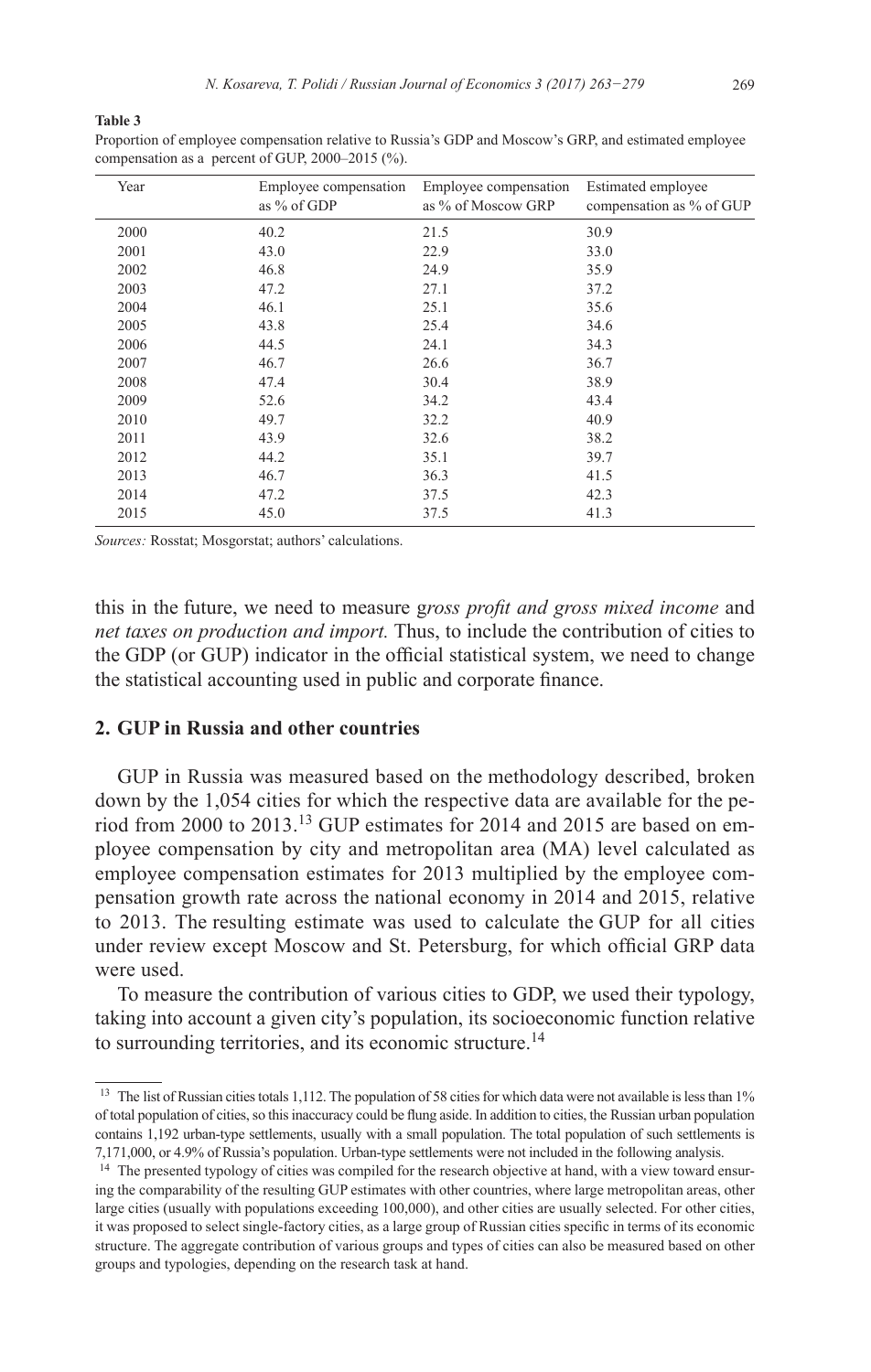1. Cities in major MAs (with population at least 1,000,000). Twenty major MAs with an aggregate population of around 49 million meet this criterion, accounting for about half of Russia's total urban population, or 33% of its total population. At the same time, around 40 million people live in the 10 largest MAs with population exceeding 1.5 million. In addition to the Moscow and St. Petersburg MAs, they include those with interregional centers as their nodes, whose influence stretches beyond the respective Russian Federation subjects (e.g., Yekaterinburg, Novosibirsk, Rostov-on-Don). Other urban nodes of such MAs (Kazan, Nizhny Novgorod, and Samara) also show development potential as interregional centers.

2. Big cities—regional centers (populations between 100,000 and 1 million). These cities are multi-industry regional centers located outside major MAs. This group of cities also includes regional subcenters (cities with the second and third largest populations in a given region).

3. Medium and small cities—local centers (populations below 100,000). These cities are multi-industry local centers located outside major MAs.

4. Company-towns outside major MAs. The composition of this group is determined based on the official list of company-towns, approved by Russian Government Decree No. 1398-r, dated July 29, 2014.<sup>15</sup>

As shown in Fig. 1, the total urban population is 102 million (70% of the country's population per 2015 data), while the GUP of all cities is estimated at RUB 55 trillion (68.7% of the country's GDP). Thus, the average GUP per capita is the same in Russia both at the urban and non-urban territories level. This finding was expected on the whole. Under a commodity-based model of Russia economic growth with oil and minerals as major export earners, the development of any territory is based on growing demand in consumer sectors (commerce, construction, etc.). All other conditions being equal, the multiplying effects of this demand are stronger in large cities and metropolitan areas, where economies of scale due to demand enables much more extensive development in the above sectors (this thesis is confirmed below). In medium and small size cities, as well as in non-urban territories, these effects are weaker or even non-existent; their development depends to a greater extent on demand in public sectors (health





<sup>&</sup>lt;sup>15</sup> Notably, not all cities on the list can be defined as a city with a one-sector economy in terms of certain urban economic indicators. At the same time, not without interest is the measurement of urban economic development with respect to which deliberate state policies are being pursued; therefore, in our opinion, the said specific feature of the list can be neglected.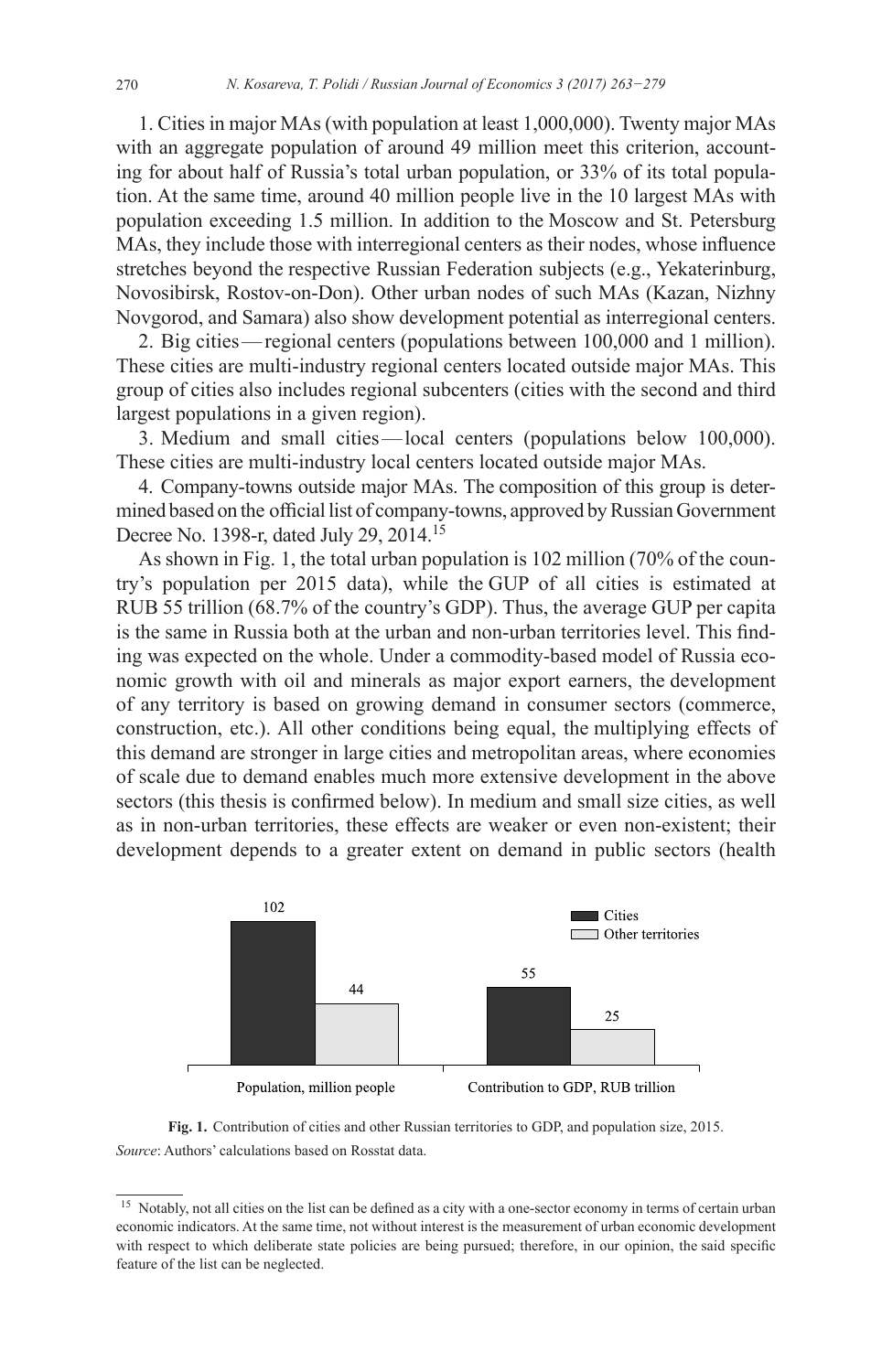care, education, state, and municipal administration), which is ensured through significant interbudgetary transfers to those territories.<sup>16</sup>

The estimated population sizes and the GUP in the selected four groups of cities demonstrate that the distribution of GUP is far from even (Fig. 2). Major MAs account for 33% of the population and for 40% of the GDP, and when combined with other big cities—regional centers, for 52% of the population and 55% of GDP, respectively. It should be noted that major MAs consist of a lower proportion of the population than GDP, while the opposite is observed in other groups of cities. As shown below, this ratio is characteristic of major MAs in developed countries, reflecting not only higher productivity of labor, capital, and technology in the cities, but also the positive impact of agglomeration effects.

As shown in Fig. 3, the percent of the population living in large Russian cities (including the first two groups: cities in major MAs and big cities—regional cen-



**Fig. 2.** Share of cities and major metropolitan areas in Russia's GDP and population, 2015 (%). *Source*: Authors' calculations based on Rosstat data.





*Sources:* Foreign countries—Dobbs et al. (2011), estimate for cities with populations exceeding 150,000 in 2007; Russia—authors' calculations based on Rosstat data for cities in major MAs and big cities—regional centers in 2015.

<sup>&</sup>lt;sup>16</sup> According to an estimate by the Institute for Urban Economics based on the data of the Russian Treasury, in 2016, 20 cities forming large MAs with populations exceeding 1 million had tax and non-tax budget incomes of RUB 21,900 per capita per year, with RUB 25,000 to RUB 30,000 per capita per year for the remaining urban districts. This is attributable to the fact that, within interbudgetary transfers, the budget income of the large and the most productive cities is redistributed in favor of other territories.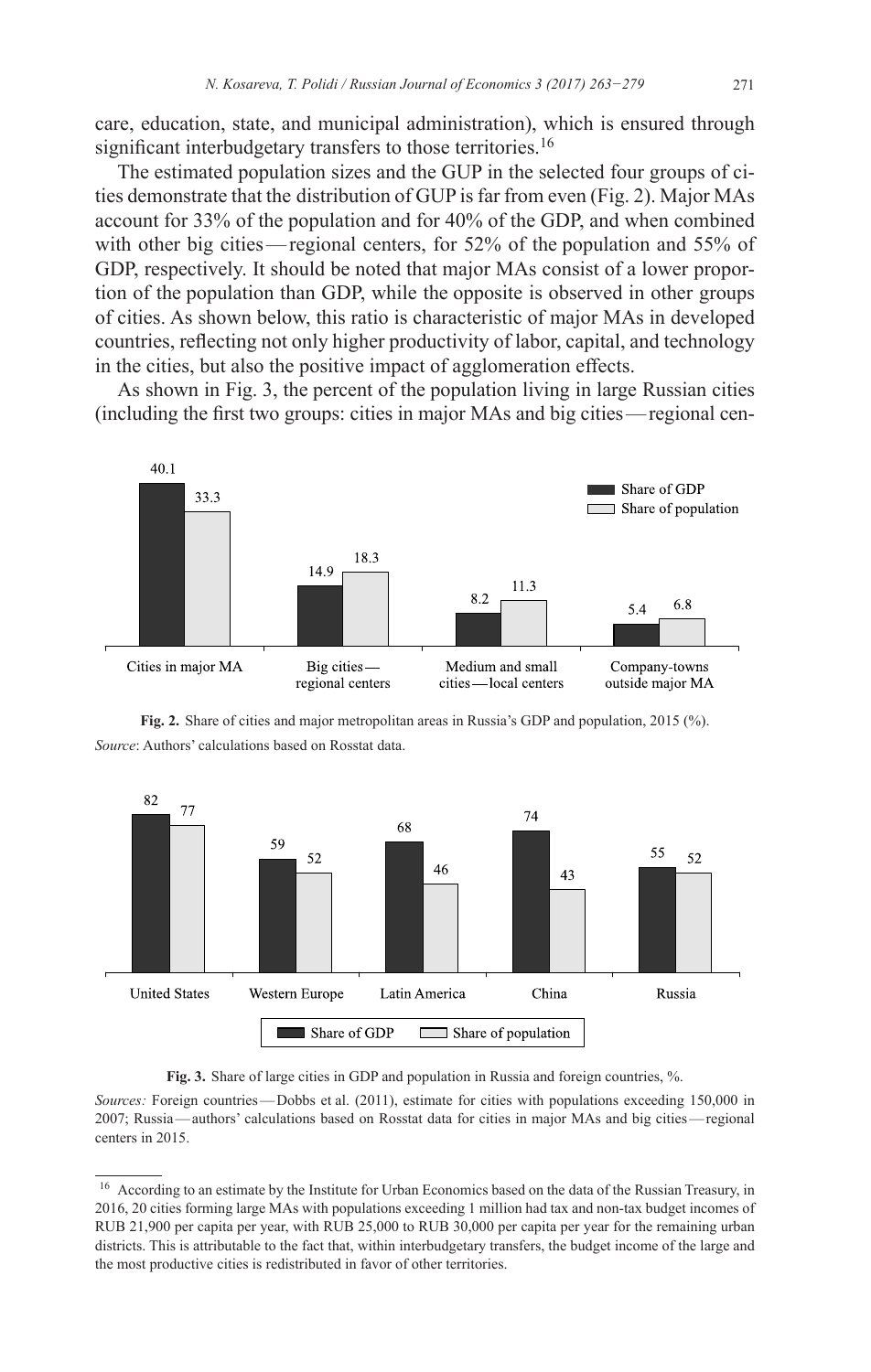ters) is comparable to other countries (except for the U.S., where this share is significantly higher). At the same time, the contribution of such cities to the Russian GDP is lower than in other countries so far: e.g., in China and Latin America, it is 74% and 68%, respectively, with Western Europe at 59% (value closest to Russia).

These differences can be attributed both to economic factors and discrepancies between methodologies for estimating the urban contributions to GDP of those countries and regions. For example, China's economy is characterized by a high volume and proportion of non-raw materials exports (nearly absent in Russia) in GDP; those exports may be related to the economy at the city level (due both to the location of companies in large cities and to their headquarters being registered there). A similar reason may be characteristic of Latin America, with its high share of agricultural exports. In Western Europe and the U.S., the gap between the share of large cities in the population and in GDP is significantly lower, which can be attributed to the differing economic structures of the respective countries, where the shares of the financial sector, education, and other services is higher. Additional research is needed to identify the specific reasons for differences between the countries.

As shown in Fig. 4, Moscow makes the greatest contribution to both population and GDP—8.5% and 17.2%, respectively. Other large Russian cities lag considerably behind. Moscow is comparable to metropolitan areas in developing countries: Sao Paolo (Brazil) accounts for 10.5% of the population and 19.5% of the GDP; Nairobi (Kenya) accounts for 9% and 20%, respectively, and lags considerably behind metropolitan areas in developed countries. For example, 16.2% of France's population lives in Paris, while the city accounts for 26.5% of the GDP; for Vienna, the figures are 24.4% and 36.9%, respectively.



**Fig. 4.** Share of foreign and Russian cities in GDP and population (%). *Sources:* Foreign cities—Zhang (2011); Russian cities—authors' calculations.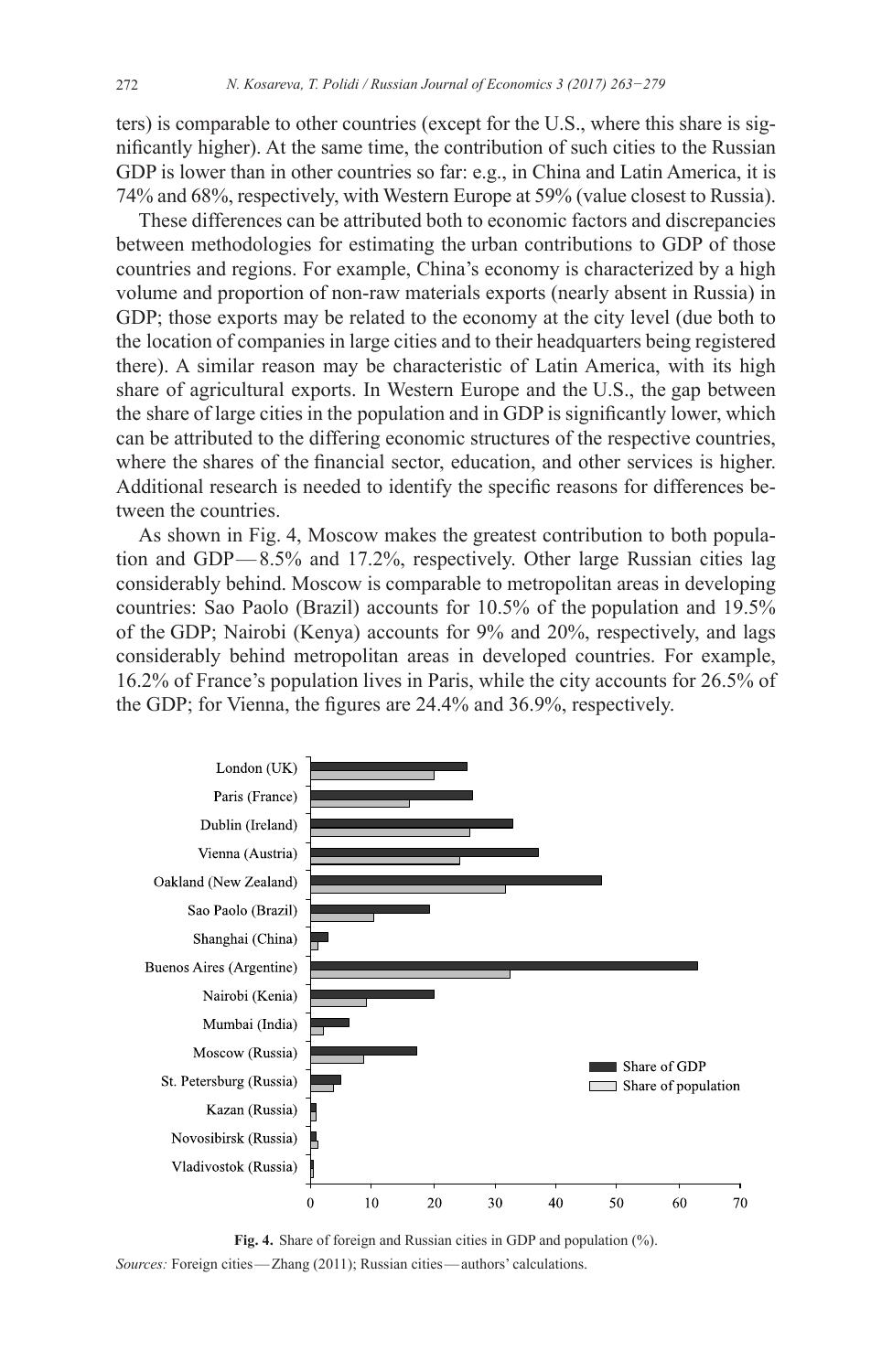## **3. Differentiation between cities by GUP per capita**

As shown in Fig. 2, Russian cities are characterized by a high intergroup inequality in terms of GDP contribution and population. Fig. 5 represents GDP and GUP per capita across the Russian economy and on average by city level, as compared with the four selected groups of cities. The average GUP per capita by city level is the same as the average national GDP per capita, as the shares of cities in the population and in GDP are roughly the same. However, the GUP per capita in the four selected groups of cities contains significant differences: major MAs surpass average city level for GUP per capita by 22.4% (RUB 667,000 per year per capita, as compared with RUB 545,000 per capita on average across all Russian cities). On the other hand, other groups of cities fall below the average level: medium and small cities by 26%; and big cities—regional centers and company-towns outside major MAs by 18.5%. Thus, the level of GUP per capita in all groups of cities besides major MAs is lower than the city average and in the non-urban territories.

Moscow (within its administrative borders) stands out from among major MAs, with 8.5% of the Russia population, while accounting for 17.2% of the GDP (Fig. 6). GUP (GRP) per capita in Moscow is RUB 1.1 million, which is twice as high as the medium level in all cities. The medium level of GUP per capita in major MAs is only RUB 466,000, excluding Moscow from the review. Thus, GUP per capita in cities, besides Moscow, is lower than in non-urban territories.



**Fig. 5.** GDP/GUP per capita in 2015 (RUB thousand per year).

*Source:* Hereinafter—authors' calculations based on data from Rosstat, Russian Pension Fund, and social insurance and compulsory medical insurance funds.



**Fig. 6.** Comparison between the portion of the Russian population and the share in GDP: Moscow, cities in major metropolitan areas (excluding Moscow) and big cities—regional centers and other cities and territories (%).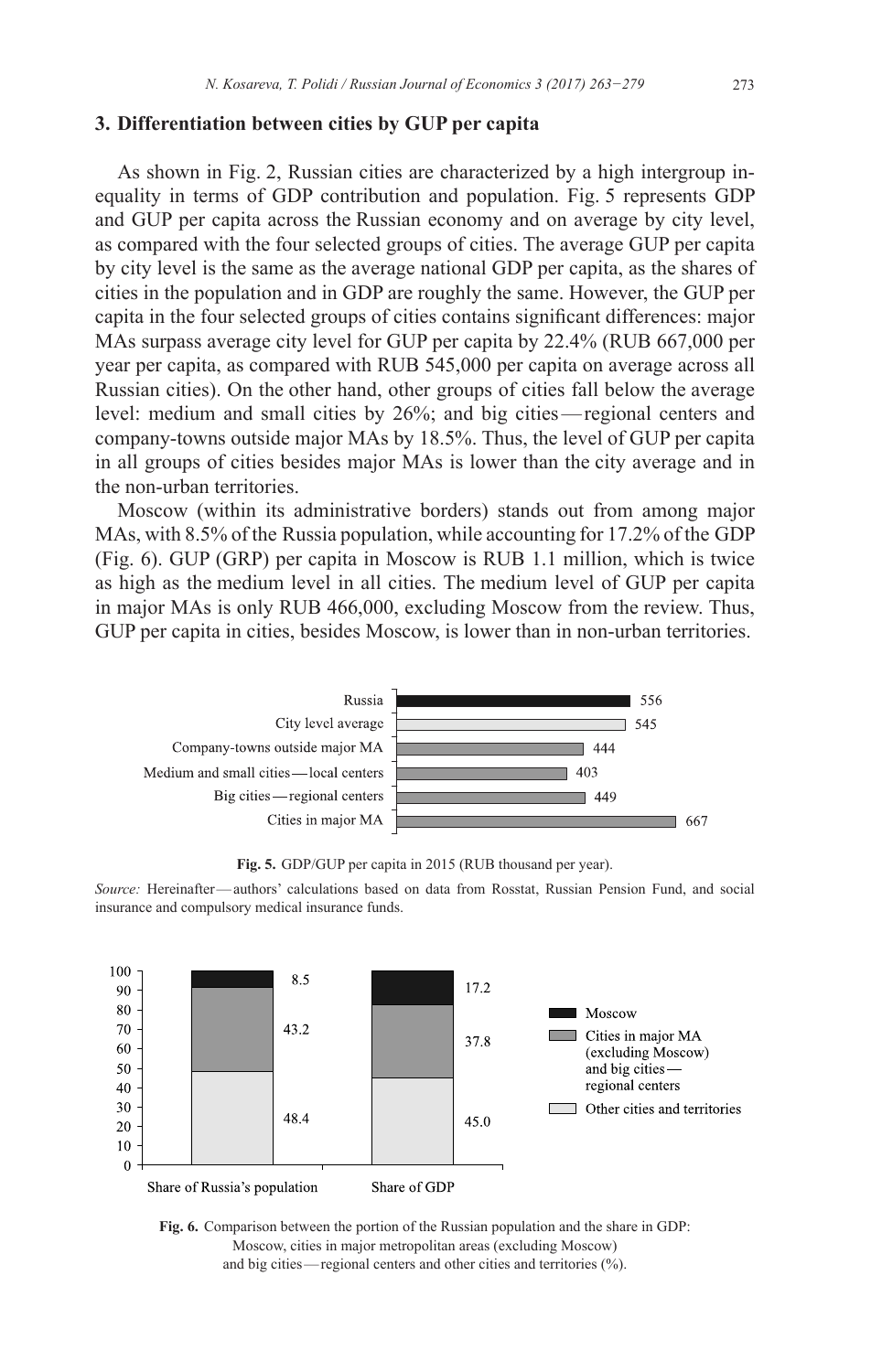As shown in Table 4, there are significant differences between cities within the same group in terms of GUP per capita. The smallest gap between the richest (with maximum GUP per capita) and the poorest (with minimum GUP per capita) cities, observed in the second group (big cities—regional centers), is by a factor of 30 times, while the greatest inequality can be observed among medium and small cities—local centers (the gap between GUP per capita in Tarko-Sale and Sursk is 404 times). At the same time, Tarko-Sale, Russia's richest city (Yamal-Nenets Autonomous District), belongs to the third group of cities (medium and small cities—local centers), while the poorest city of Kubinka (Moscow Region) belongs to the first group (cities in major MAs). The gap between GUP per capita is 764 times!

In all groups besides cities in major MAs, the basis of the economy in the richest cities is mining and minerals, that is, oil, gas, and gold. In addition, these cities are located in remote and sparsely populated regions of the Extreme North.

The second largest inequality between the cities within the same group can be found among the cities in major MAs, where the gap is 208 times. The minimum GUP per capita is in Kubinka (Moscow Region), while the maximum is in Laishevo (Tatarstan). It is noteworthy that the maximum value was not registered in the core city of the MA. The GUP per capita in Laishevo (population of 10,000) is RUB 2.7 million, which is 5 times higher than the average level across all Russian cities (even higher than in Novy Urengoy, which has 10 times the population).

#### **Table 4**

| Indicator                                                        | Group of cities                       |                                                                   |                                                                           |                                                     |  |  |
|------------------------------------------------------------------|---------------------------------------|-------------------------------------------------------------------|---------------------------------------------------------------------------|-----------------------------------------------------|--|--|
|                                                                  | Cities in<br>major MAs                | $Big$ cities $-$<br>regional centers                              | Medium and<br>small cities-<br>local centers                              | Company-<br>towns outside<br>major MAs              |  |  |
| $(1)$ Minimum GUP<br>per capita, RUB<br>thousand per year        | 12.7                                  | 72.9                                                              | 24.0                                                                      | 57.8                                                |  |  |
| City (population,<br>thousand people)                            | Kubinka<br>(21)                       | Khasavyurt<br>(138)                                               | Sursk<br>(6.5)                                                            | Vorsma<br>(10.6)                                    |  |  |
| Region                                                           | Moscow<br>Region                      | Dagestan                                                          | Penza<br>Region                                                           | Nizhny Novgorod<br>Region                           |  |  |
| (2) Maximum GUP per<br>capita, RUB thousand<br>per year          | 2653.4                                | 2215.1                                                            | 9697.8                                                                    | 3433.4                                              |  |  |
| City (population,<br>thousand people)                            | Laishevo<br>(8.4)                     | Novy Urengoy<br>(111.2)                                           | Tarko-Sale<br>(21.5)                                                      | Pevek<br>(4.7)                                      |  |  |
| Region (main industry)                                           | Tatarstan<br>(diversified<br>economy) | <b>Yamal-Nenets</b><br>Autonomous<br>District (gas<br>production) | <b>Yamal-Nenets</b><br>Autonomous<br>District (oil and<br>gas production) | Chukotka<br>Autonomous<br>District<br>(gold mining) |  |  |
| Ratio of $(2)$ to $(1)$ , times                                  | 208                                   | 30                                                                | 404                                                                       | 59                                                  |  |  |
| Ratio of $(1)$ to average<br>across all Russian<br>cities, times | 0.02                                  | 0.13                                                              | 0.04                                                                      | 0.11                                                |  |  |
| Ratio of $(2)$ to average<br>across all Russian<br>cities, times | 5                                     | $\overline{4}$                                                    | 18                                                                        | 6                                                   |  |  |

Minimum and maximum GUP per capita for four groups of cities.

*Source:* Authors' calculations based on data from Rosstat, Russian Pension Fund, and social insurance and compulsory medical insurance funds.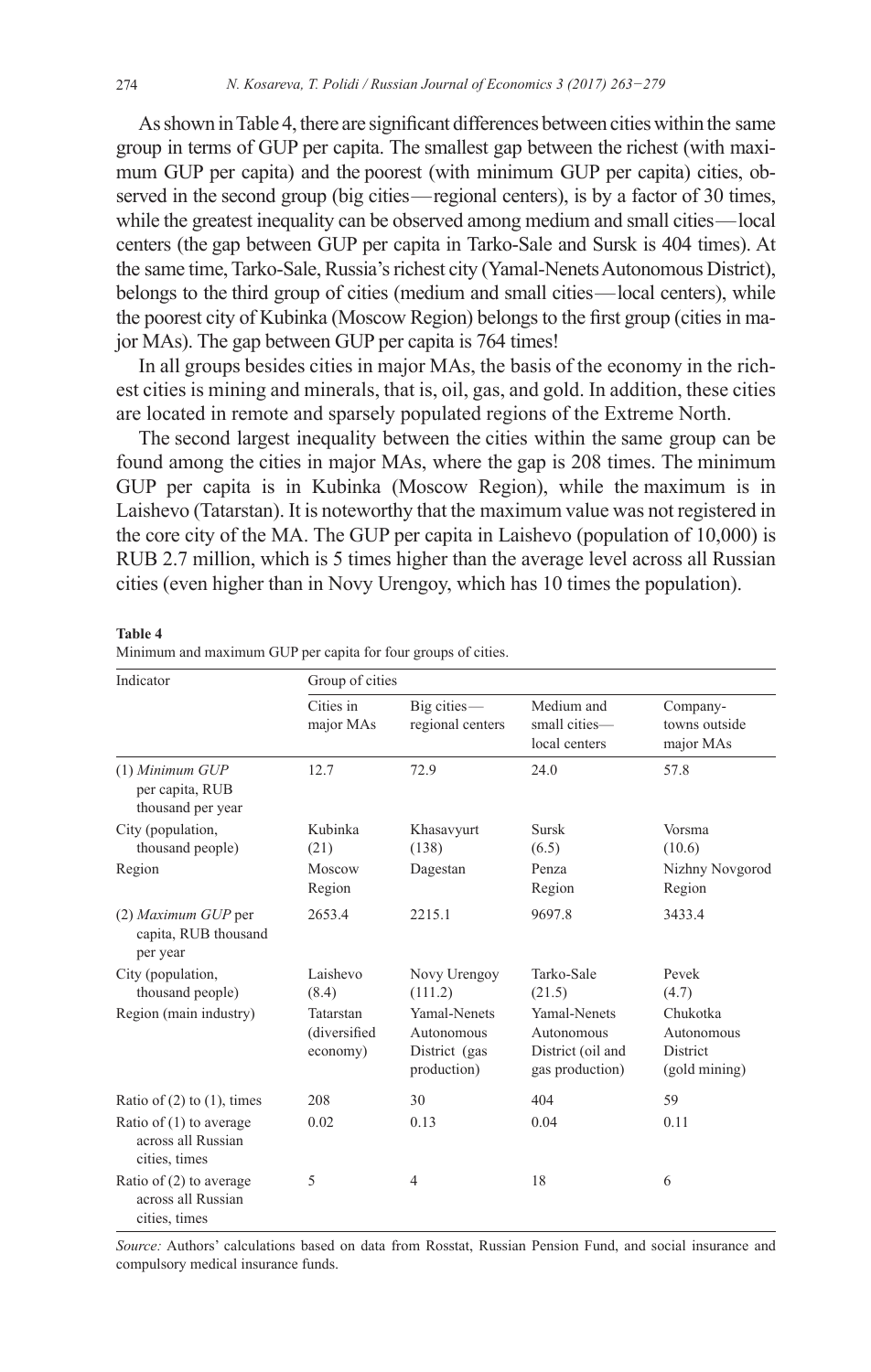Company-towns outside major MAs hold third place in terms of intragroup differentiation of GUP per capita. The richest company-town is Pevek (Chukotka Autonomous District), which is richer than the richest cities in the first and second groups: its GUP per capita is RUB 3.4 million per year, which is 6 times higher than the average level across all Russian cities, whereas the poorest companytown, Vorsma, is 10 times poorer than the cities on average.

The lowest level of inequality is characteristic of big cities—regional centers. The maximum GUP per capita per year among cities like Novy Urengoy (Yamal-Nenets Autonomous District) is RUB 2.2 million, which is four times higher than the average across all Russian cities. Although Novy Urengoy is a large multi-industry regional center, its economy is built around the gas industry. The poorest city in the second group is Khasavyurt (Dagestan): its GUP per capita is only RUB 72,900 per year, which is 10 times lower than the average level across all cities.

Thus, the richest cities in terms of GUP per capita are Tarko-Sale and Pevek, which feature mineral mining production, generating income for Russia's entire economy. At the same time, they offer poor living conditions. However, cities with concentrated populations (with favorable living conditions) have no comparable drivers of economic growth and are forced to develop only at the expense of export income, which drives demand for their housing and services.

## **4. Contribution of cities to GDP in 2000–2015**

Fig. 7 represents the changes in the contribution of Russian cities to Russia's overall population and GDP between 2000 and 2015. Despite the increased share of the urban population from 65% to 70% of the total population, the economic contribution of the cities decreased throughout most of the 15-year period. Its sharp decline coincided with the beginning of an overall economic recession, and the Russian economy entering a period of lower growth rates after 2008.

During most of the higher economic growth rate period in Russia between 2000 and 2008 (7% per year on average), the total contribution of the cities to GDP exhibited a declining trend (Fig. 8). This is attributable to the fact that the economic growth was driven by increased oil prices and had no sources in the urban economy. At the same time, urban economy was the recipient of income from growing oil prices.



from 2000 to 2015 (%).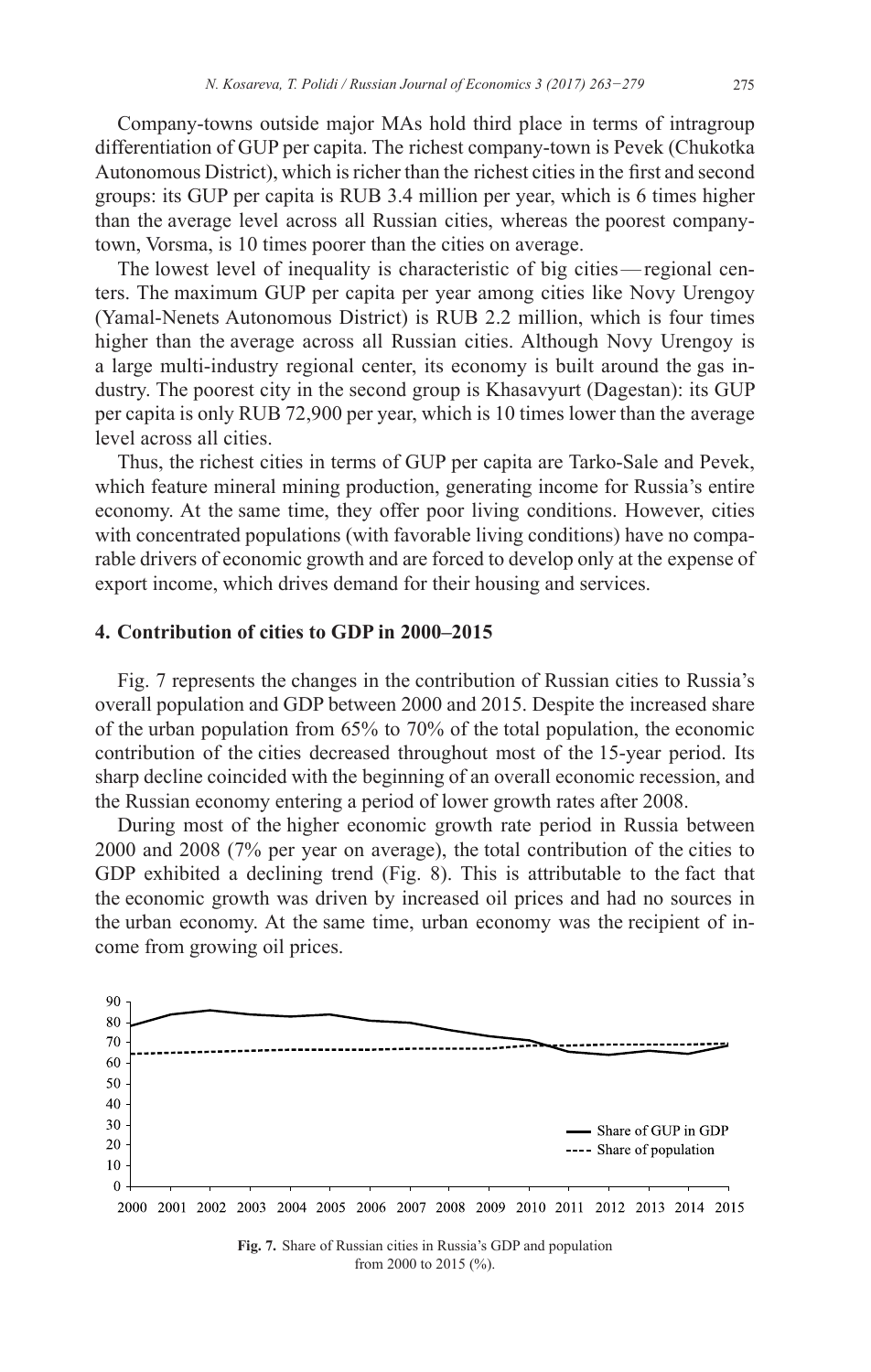Against the overall decline in urban contribution to GDP, a reverse trend was characteristic of the cities in major MAs through 2007, whose contribution to GDP grew from 38.7% in 2000 to 45.1% in 2007 (Fig. 9). Throughout this entire period, the contribution of major MAs to GDP exceeded their share of the country's population (unlike other groups of cities, as shown below).

As shown in Fig. 10, the rate of GUP growth for urban agglomerations from 2000 to 2008 was 8.3% on average, that is, 1.7 p.p. higher than GDP growth rates. The proactive growth of urban agglomerations ended at the same time Russia's



**Fig. 8.** Share of Russian cities and the rest of the economy in Russia's GDP from 2000 to 2015 (%).







**Fig. 10.** Average annual GUP and GDP growth rates from 2000 to 2015, in constant prices of 2000 (%).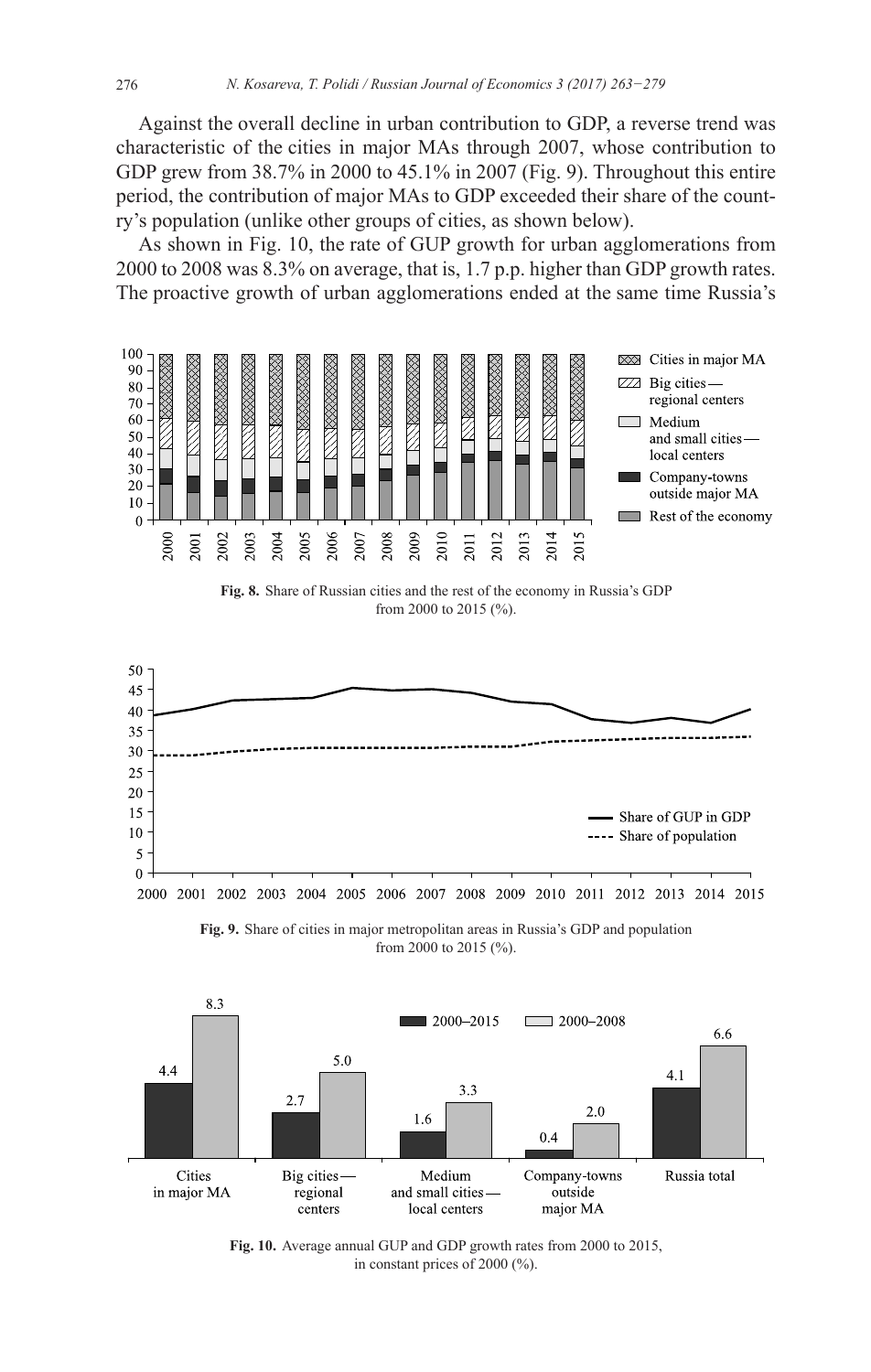economic growth declined in 2008, driven by reduced oil prices (the gap between GUP growth rates in large urban agglomerations and GDP decreased from 1.7 to 0.3 p.p.). Thus, the proactive development of agglomerations is, apparently, attributable to a higher concentration of oil revenues, which primarily encourage the development of commerce and construction, rather than its own growth sources, including agglomeration effects.

The size of urban populations in major MAs increased from 42.1 million in 2000 to 48.6 million in 2015; as a result, their share of the total Russian population increased from 29% to 33% (see Fig. 9). At the same time, the share of the aggregate GUP of major MAs grew until 2007 to 45.1% of Russia's GDP. Beginning with the 2008 crisis, it declined to 36.7% by 2012. In 2013 and 2014, this indicator leveled off at 37%, which points to the lack of a trend towards a proactive GUP growth from major MAs, even against the almost stagnant growth of the population.

It should be noted that Moscow and St. Petersburg play an important role as economic growth drivers within this group of cities. If the contribution of this group of cities to Russia's GDP is considered without them, insignificant growth in the share of GDP was seen only from 2000 to 2002 (Fig. 11). Beginning in 2010, the share of GDP for cities in major MAs (except for Moscow and St. Petersburg) dropped below the share of those cities in Russia's total population*.*

The other groups are characterized by lower growth rates (see Fig. 10). Figs. 12 to 14 show the results of the estimated contribution of these groups of cities to Russia's GDP and population from 2000 to 2015. The share of aggregate GUP in total GDP declined for big cities—regional centers starting from 2002, and reached around 15% in 2015. It should be noted that, beginning in 2008, the share of GUP for this group of cities in Russia's GDP dropped below the share of the total population for those cities.

The last two groups of cities under review are also characterized by a reduced share of aggregate GUP within Russia's GDP, and a declining share of the total population in these cities throughout nearly the entire period under review. Thus, the share of GUP in Russia's GDP for medium and small cities—local centers decreased to 8.2% by 2015, accompanied by a declining share of the population to 11.3%.



**Fig. 11.** Share of Russia's GDP and population for cities in major metropolitan areas (except Moscow and St. Petersburg), 2000 to 2015 (%).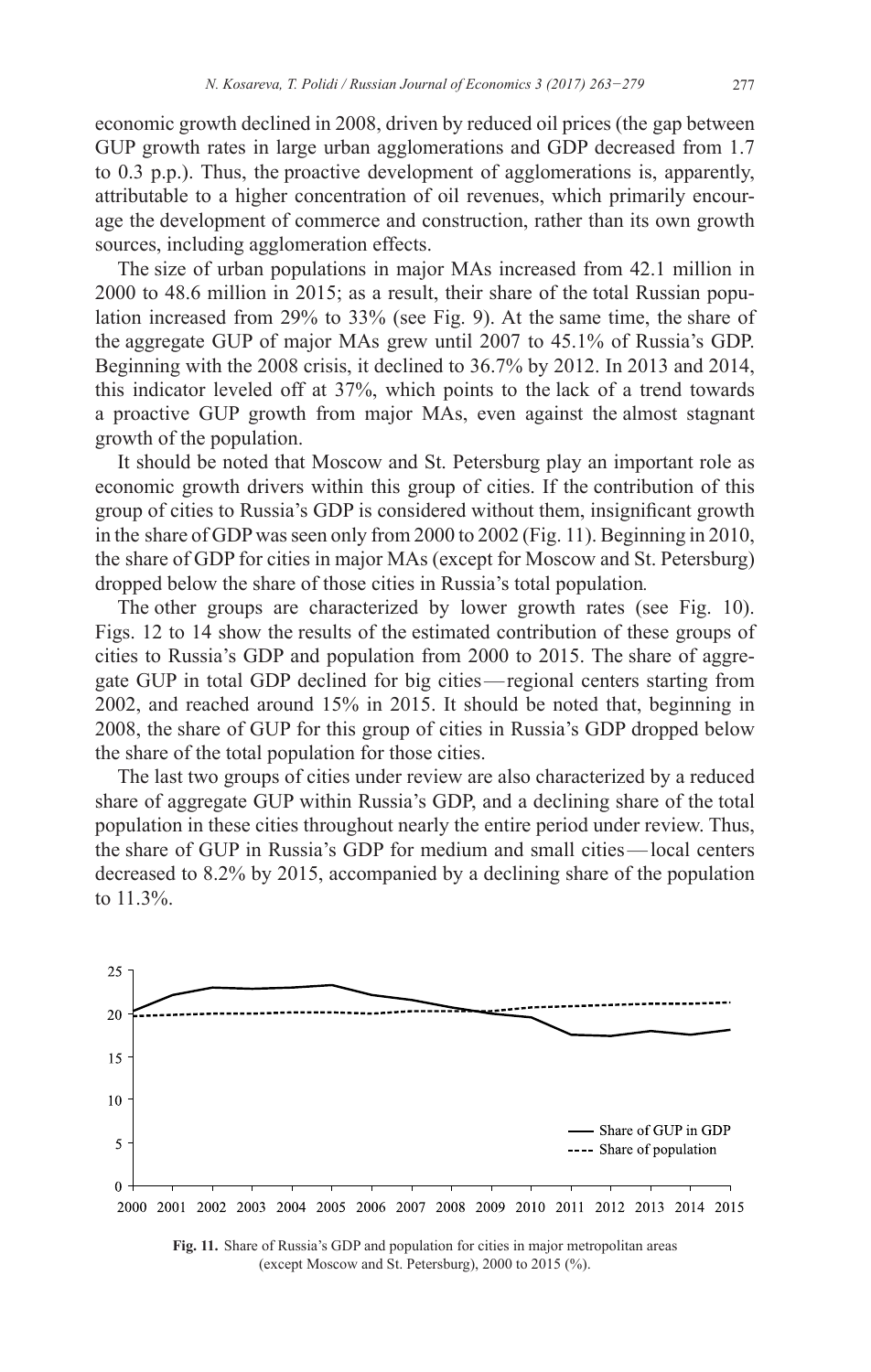A similar trend was observed among the company-towns outside major MAs. Despite the relatively high share of Russia's GDP of these towns, which exceeded their share in the country's population from 2000 to 2007, the contribution of this group of cities to GDP decreased throughout nearly the entire period from 9.9% in 2001 to 5.4% in 2015.